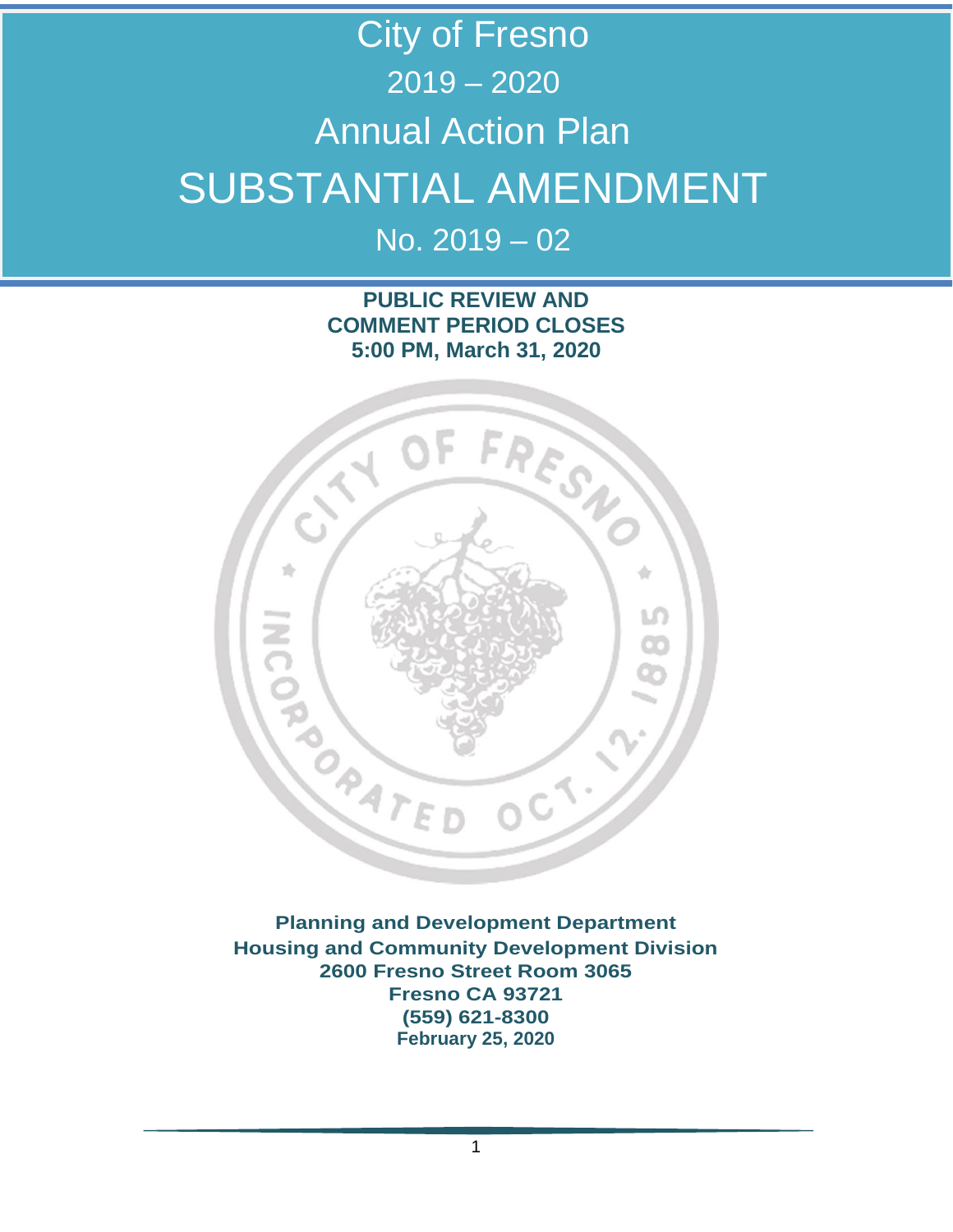#### *Summary*

The City of Fresno (City) is a federal entitlement community that receives an annual allocation of Community Development Block Grant (CDBG) funds from the U.S. Department of Housing and Urban Development (HUD). As an entitlement community, the City is required to prepare an Annual Action Plan detailing the uses of CDBG funds to meet its affordable housing and community development goals as outlined in its Consolidated Plan. For Program Year 2019 – 2020, the City is proposing to make a substantial amendment to its submitted plan. The purpose of the substantial amendment is to re-allocate savings and payments to the City's CDBG Letter of Credit. This effort is in alignment with the City's 2015 – 2019 Consolidated Plan priorities and goals.

The City will accept comments on the proposed substantial amendment for a period of 30 days from February 28, 2020, through March 31, 2020.

| <b>Public Hearings:</b>                                        | Housing and Community Development Commission<br>March 25, 2020 at 5:00 PM<br>Fresno City Hall, 2600 Fresno Street, Room 2120                                 |                                                                                                                                                        |  |
|----------------------------------------------------------------|--------------------------------------------------------------------------------------------------------------------------------------------------------------|--------------------------------------------------------------------------------------------------------------------------------------------------------|--|
|                                                                | <b>City Council</b><br>April 9, 2020 at 10:05 AM<br>Fresno City Hall, 2600 Fresno Street, City Council                                                       |                                                                                                                                                        |  |
| <b>Council</b><br><b>Consideration and</b><br><b>Adoption:</b> | <b>Council Chambers</b>                                                                                                                                      | April 9, 2020, following the close of the Public<br>Hearing commencing at 10:05 AM<br>Fresno City Hall, 2600 Fresno Street, 2 <sup>nd</sup> Floor,     |  |
| <b>Public Comments:</b>                                        | City of Fresno<br>Planning and Development Department Attn:<br>Housing and Community Development Division 2600<br>Fresno Street Room 3065<br>Fresno CA 93721 |                                                                                                                                                        |  |
|                                                                | Phone:<br>Fax:<br>TTY:<br>Email:                                                                                                                             | $(559)$ 621-8300<br>(559) 559-457-1054<br>(559) 621-8721<br><b>HCDD@fresno.gov</b><br>(Please type "2019-02 Amendment" in<br>the message subject line) |  |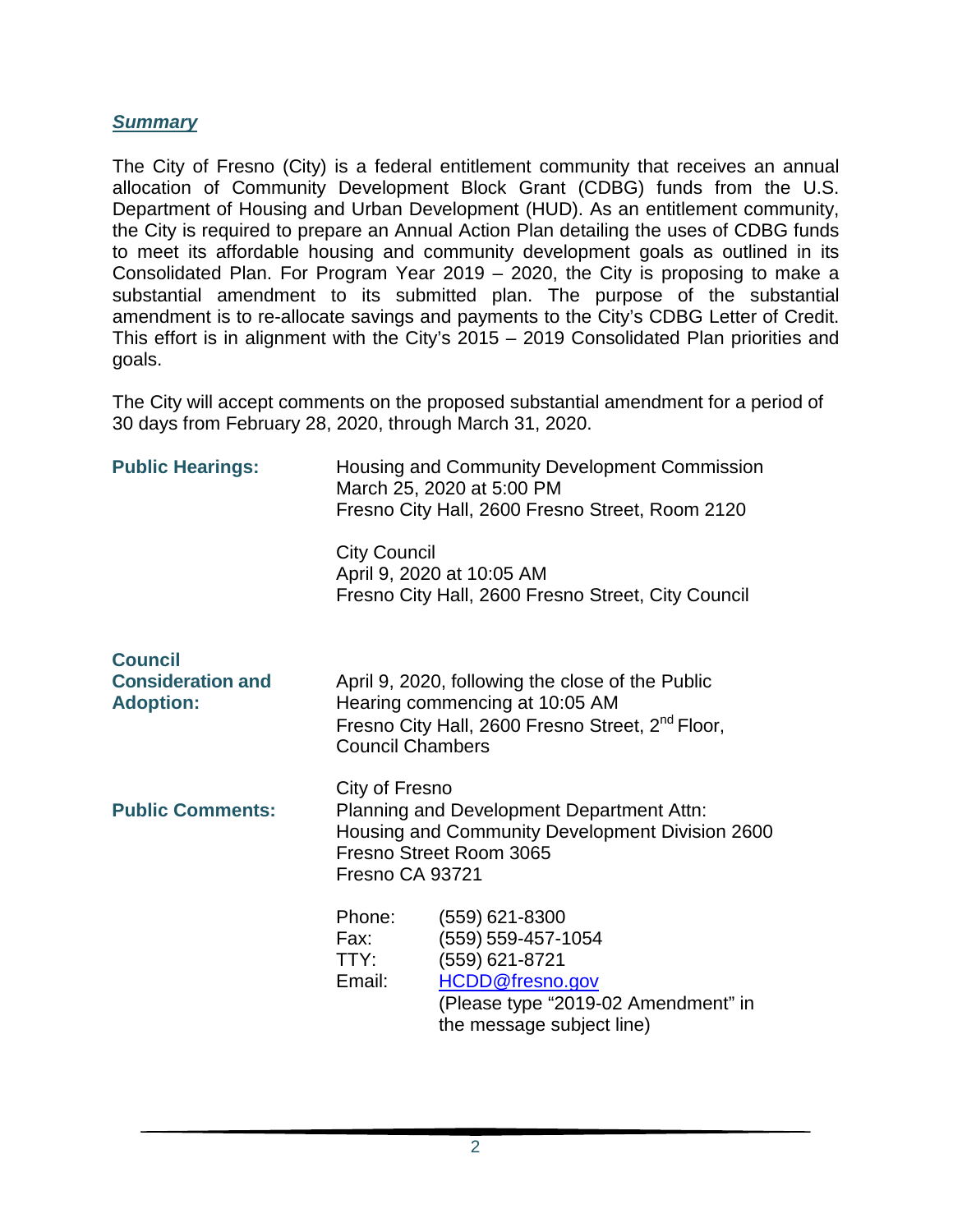# **SUBSTANTIAL AMENDMENT No. 2019 – 02 To the 2019 – 2020 Annual Action Plan**

#### *Funds To Be Reprogrammed*

This Substantial Amendment will reprogram \$2.55 million to the planned Multigenerational Community Center, as described below. This \$2.55 million consists of \$52,818.52 in Marjaree Mason Center Kitchen Remodel project savings and a \$2,497,181.48 in City payment to the City's CDBG letter of credit (L-O-C).

#### **Table 1: Source of Funds Being Reprogrammed:**

| Pro-<br>gram<br>Year<br>(PY) | <b>IDIS</b><br><b>Activity</b><br>ID No. | <b>Activity</b><br><b>Name</b>                               | <b>Amount</b><br><b>Originally</b><br><b>Awarded or</b><br>Allocated (\$) | <b>Actual</b><br><b>Amount</b><br><b>Expended</b><br>and Drawn<br>$($ \$) | <b>Unexpended</b><br>Balance (\$) | <b>Amount To Be</b><br>$Re-$<br>programmed<br>\$) |
|------------------------------|------------------------------------------|--------------------------------------------------------------|---------------------------------------------------------------------------|---------------------------------------------------------------------------|-----------------------------------|---------------------------------------------------|
| 2019                         | 6206                                     | Marjaree<br><b>Mason Center</b><br><b>Kitchen</b><br>Remodel | 450,000.00                                                                | 397,181.48                                                                | 52,818.52                         | 52,818.52                                         |
| 2019                         | 0002                                     | Payment to<br>City's CDBG<br>$L-O-C$                         | 2,497,181.48                                                              | $\overline{\phantom{a}}$                                                  | 2,497,181.48                      | 2,497,181.48                                      |
|                              |                                          |                                                              | <b>TOTAL</b>                                                              |                                                                           | 2,550,000.00                      | 2,550,000.00                                      |

#### *Description of the Multigenerational Community Center Project*

The City of Fresno is proposing to utilize \$2.55 million of the reprogrammed funds as partial financing for the proposed \$10.75 million Multigenerational Community Center (MCC).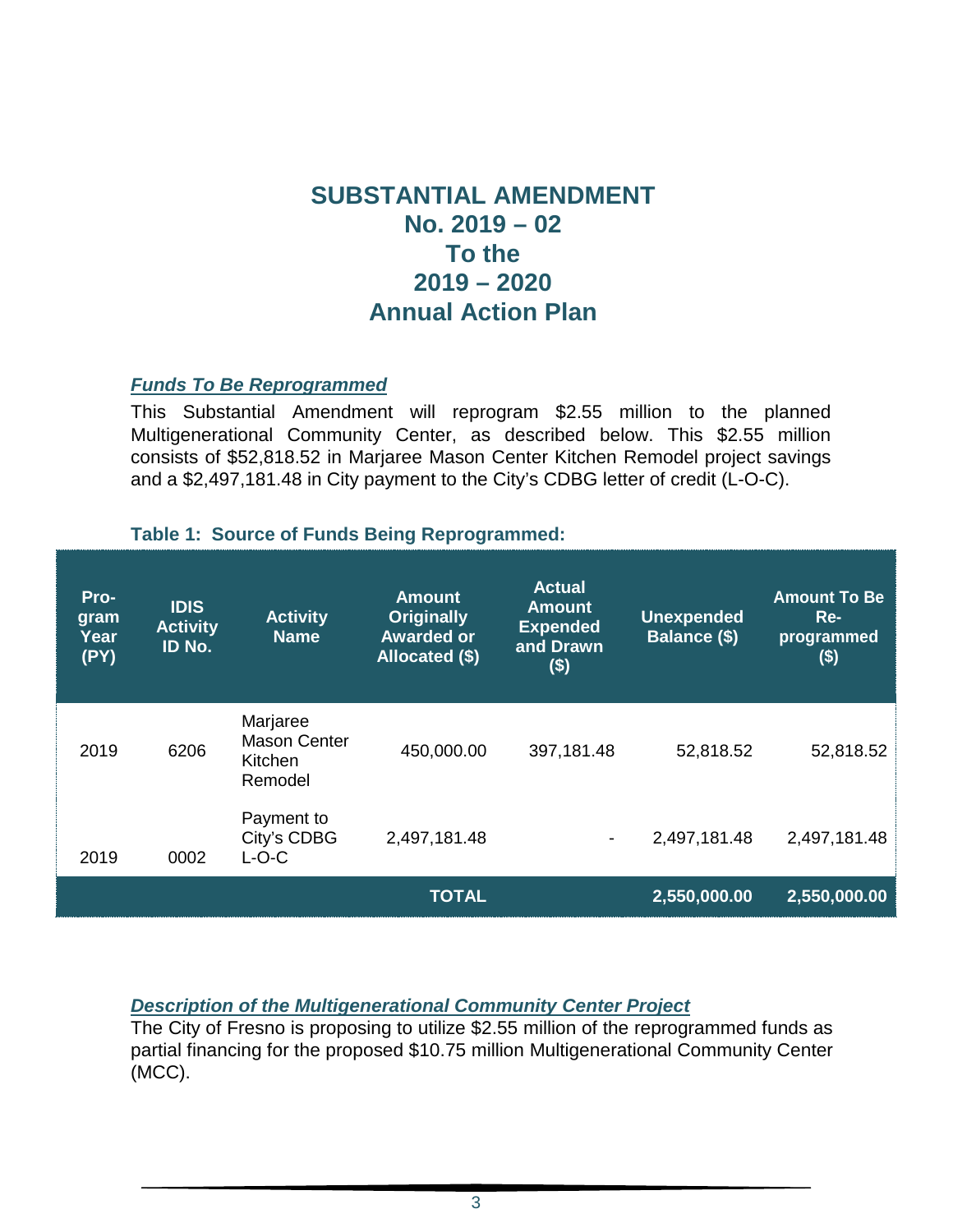#### **Table 2: Use of Reprogrammed Funds:**

| <b>Project Name</b>                         | <b>Activity Name</b>                               | <b>Substantial Amendment</b><br>$2019 - 02$ Allocation $(\$)$ |
|---------------------------------------------|----------------------------------------------------|---------------------------------------------------------------|
| Multigenerational Community<br>Center (MCC) | <b>Multigenerational Community</b><br>Center (MCC) | 2,550,000.00                                                  |
| <b>TOTAL CDBG FUNDS TO BE REPROGRAMED</b>   | 2,550,000.00                                       |                                                               |

These funds will be used for design, construction and related soft costs associated with a new multigenerational community center and improved park facilities at Large Park at 4424 N. Millbrook, Fresno CA 93726 (APN 428-071-02). This facility and the accompanying park improvements will increase the quality of life for the low and moderate income population in the surrounding neighborhoods. Specifically, the community center would improve the quality of life for constituents by providing youth with after school activities, senior enrichment activities, recreational space, meeting space, and improved green space with sports fields and a tot lot.

The approximately 6.34 acre Large Park is owned by the City, and is bounded on the north by the Thomas Elementary School site (south of E. Gettysburg Avenue and east of N. Millbrook Avenue), on the east by N. 8th Street, on the south by E. Ashcroft Avenue, and on the west by N. Millbrook Avenue. The subject site is surrounded by low density residential to the east, south, and west and a public school to the north. Over 16 thousand (16,520) residents live within a half mile radius of the site. According to the latest income data, 9,805 or 59% of the residents within the radius are low or moderate income. The proposed site meets HUD National Objective requirements for a Low Mod Area Benefit in a primarily residential area (24 CFR 570.208(a)(1)).

The cost of the new facility will be based on a number of factors, including the conceptual plan. The City will conduct a citizen outreach campaign to identify the features and amenities that residents will want in the new facility. Potential features could include, but are not necessarily limited to:

- Multi-use concept meeting and recreation area with modular walls for small group activities
- Kitchen for warming meals
- Area to accommodate after-school activities and senior activities
- Office space and space for meetings
- Play area with playground and tot lot
- Expansion of existing on-site parking
- Two sports fields

Based on these factors, the City estimate to construct the facility is \$10.75 million.

The \$2.55 million reprogramming will be an essential component of the financing for this project. The remainder of funding will come from \$7.5 million in HUD Section 108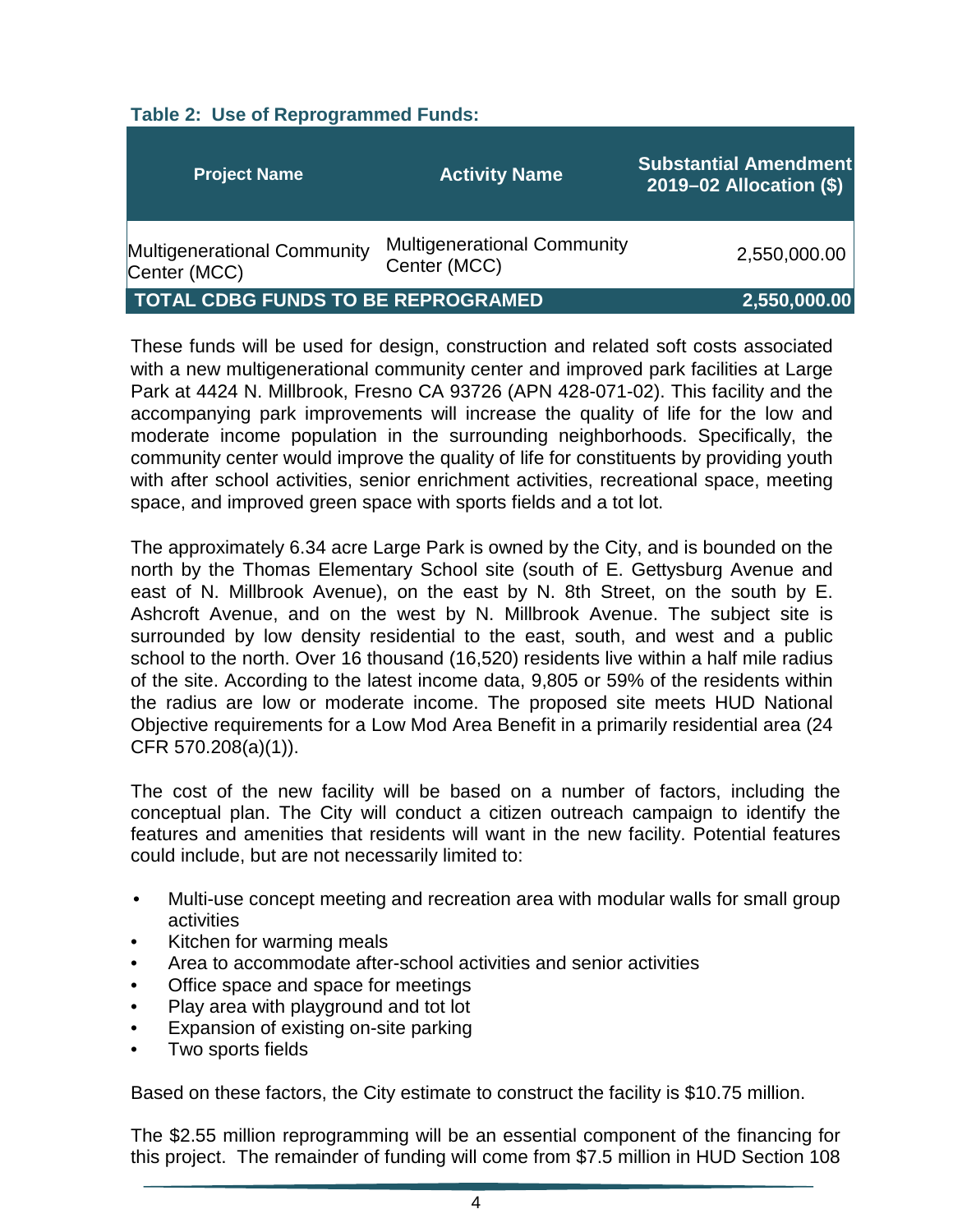Loan proceeds as well as \$700,000 in previously approved CDBG entitlement funds.

| <b>Funding Sources</b>     | <b>AMOUNT</b> | <b>FUNDING TYPE</b>                   | <b>STATUS</b>          |
|----------------------------|---------------|---------------------------------------|------------------------|
| <b>Subject Substantial</b> |               |                                       |                        |
| Amendment 2019-            | \$2,550,000   | Grant                                 | <b>Subject Request</b> |
| 02 (reprogramming)         |               |                                       |                        |
| Substantial                |               |                                       | Pending                |
| Amendment 2019 -           | 7,500,000     | Repayable Loan                        | Consideration/Approval |
| 01 (Section 108            |               |                                       | by Council             |
| Loan)                      |               |                                       | (April 9, 2020)        |
| <b>CDBG Entitlement</b>    | 200,000       | Grant                                 | Approved PY 2018       |
| (2018)                     |               |                                       | <b>Action Plan</b>     |
| <b>CDBG Entitlement</b>    | 500,000       | Grant                                 | Approved PY 2019       |
| (2019)                     |               |                                       | <b>Action Plan</b>     |
| <b>TOTAL</b>               | \$10,750,000  | 70% Debt / 30%<br><b>Grant Equity</b> |                        |

## **Table 3: Sources of Multigenerational Community Center Financing**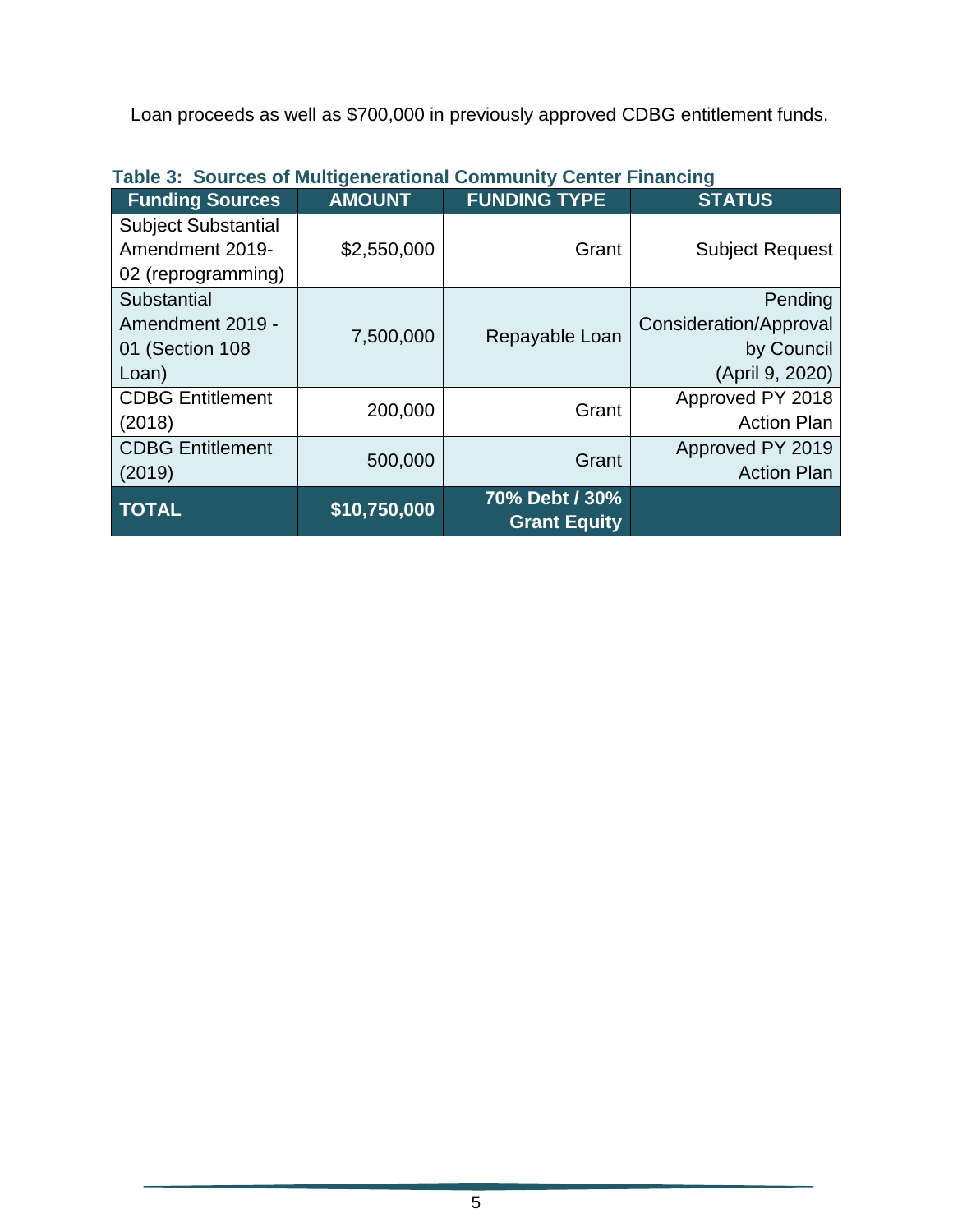Additional details pertaining to the use of funds are provided in the below table (HUD IDIS AP-38 format)

|                                                   | <b>Project Name</b>        | <b>Multigenerational Community Center</b>                                                                                                                                                                                                                                                                                               |
|---------------------------------------------------|----------------------------|-----------------------------------------------------------------------------------------------------------------------------------------------------------------------------------------------------------------------------------------------------------------------------------------------------------------------------------------|
|                                                   | <b>Target Area</b>         | Large Park and Surrounding Neighborhood                                                                                                                                                                                                                                                                                                 |
|                                                   | Goals<br>Supported         | <b>Public Facilities and Public Improvements</b>                                                                                                                                                                                                                                                                                        |
|                                                   | <b>Needs</b><br>Addressed  | <b>Public Facilities and Public Improvements</b>                                                                                                                                                                                                                                                                                        |
|                                                   | Funding                    | CDBG: \$2,550,000                                                                                                                                                                                                                                                                                                                       |
| <b>IDIS</b><br><b>Project ID</b><br>No.<br>2019/7 | <b>Description</b>         | Funds will be used to design and<br>construct a multigenerational community<br>center.                                                                                                                                                                                                                                                  |
|                                                   | <b>Target Date</b>         | October 17, 2022                                                                                                                                                                                                                                                                                                                        |
|                                                   | <b>Accomplishment Type</b> | <b>Public Facility</b>                                                                                                                                                                                                                                                                                                                  |
|                                                   | Goal                       | 1 Public Facility                                                                                                                                                                                                                                                                                                                       |
|                                                   | Location<br>Description    | Large Park, 4424 N. Millbrook Avenue, Fresno<br>93726                                                                                                                                                                                                                                                                                   |
|                                                   | <b>Planned Activity</b>    | 03E - Neighborhood Facilities 24 CFR 570.201(c)<br>Acquisition, construction, or rehabilitation of facilities<br>that are principally designed to serve a neighborhood<br>and that will be used for social services or for multiple<br>purposes (including recreation). Such facilities may<br>include libraries and community centers. |